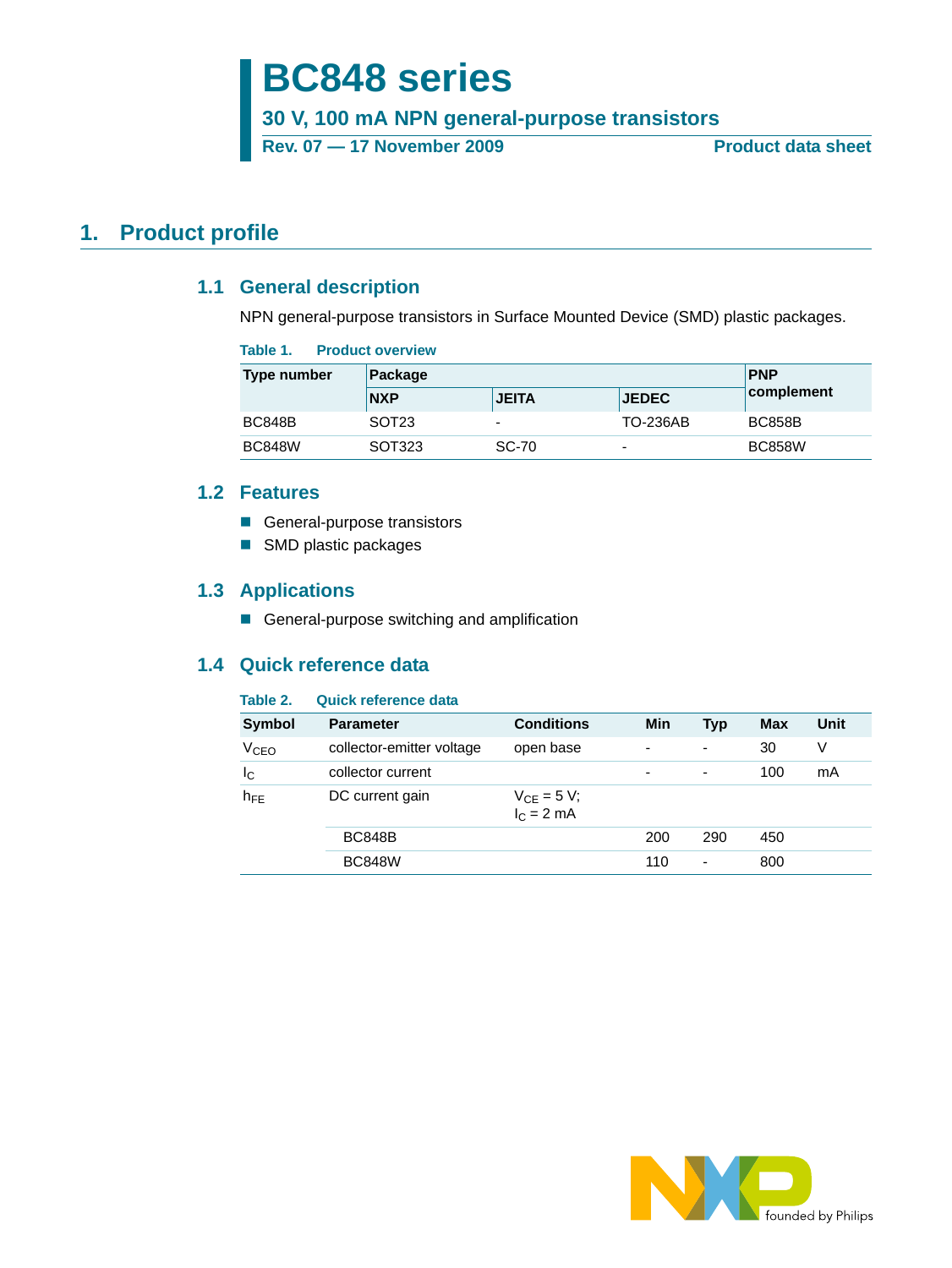## <span id="page-1-1"></span>**2. Pinning information**

| Table 3. | <b>Pinning</b>     |                                            |
|----------|--------------------|--------------------------------------------|
| Pin      | <b>Description</b> | <b>Simplified outline</b><br>Symbol        |
| и        | base               |                                            |
| 2        | emitter            | 3<br>3                                     |
| 3        | collector          | $\overline{2}$<br>2<br>sym021<br>006aaa144 |

# <span id="page-1-2"></span>**3. Ordering information**

| <b>Ordering information</b><br>Table 4. |              |                                          |                   |  |
|-----------------------------------------|--------------|------------------------------------------|-------------------|--|
| <b>Type number</b>                      | Package      |                                          |                   |  |
|                                         | <b>Name</b>  | <b>Description</b>                       | <b>Version</b>    |  |
| <b>BC848B</b>                           |              | plastic surface mounted package; 3 leads | SOT <sub>23</sub> |  |
| <b>BC848W</b>                           | <b>SC-70</b> | plastic surface mounted package; 3 leads | SOT323            |  |

## <span id="page-1-3"></span>**4. Marking**

|               | Table 5. Marking codes |                             |  |
|---------------|------------------------|-----------------------------|--|
| Type number   |                        | Marking code <sup>[1]</sup> |  |
| <b>BC848B</b> |                        | $1K^*$                      |  |
| <b>BC848W</b> |                        | $1M^*$                      |  |
|               |                        |                             |  |

<span id="page-1-0"></span>[1]  $* = -$ : made in Hong Kong

\* = p: made in Hong Kong

\* = t: made in Malaysia

 $*$  = W: made in China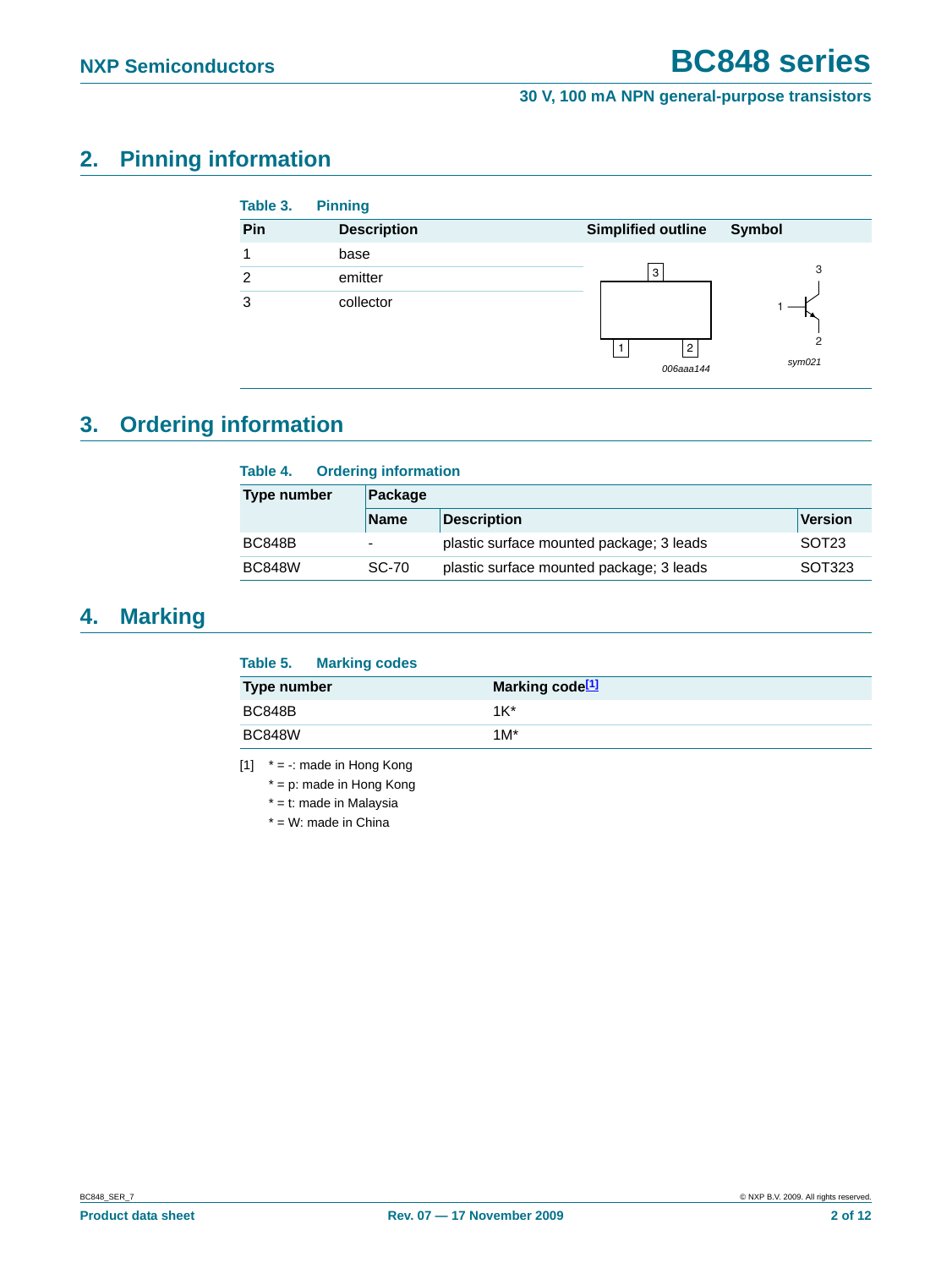## <span id="page-2-2"></span>**5. Limiting values**

| Table 6.                    | <b>Limiting values</b><br>In accordance with the Absolute Maximum Rating System (IEC 60134). |                                    |             |            |                 |
|-----------------------------|----------------------------------------------------------------------------------------------|------------------------------------|-------------|------------|-----------------|
| Symbol                      | <b>Parameter</b>                                                                             | <b>Conditions</b>                  | Min         | <b>Max</b> | Unit            |
| V <sub>CBO</sub>            | collector-base voltage                                                                       | open emitter                       |             | 30         | V               |
| <b>V<sub>CEO</sub></b>      | collector-emitter voltage                                                                    | open base                          |             | 30         | $\vee$          |
| <b>VEBO</b>                 | emitter-base voltage                                                                         | open collector                     |             | 5          | V               |
| $I_{\rm C}$                 | collector current                                                                            |                                    |             | 100        | mA              |
| $I_{CM}$                    | peak collector current                                                                       | single pulse;<br>$t_{p} \leq 1$ ms |             | 200        | mA              |
| <b>I</b> <sub>BM</sub>      | peak base current                                                                            | single pulse;<br>$t_{p} \leq 1$ ms |             | 200        | mA              |
| $P_{\text{tot}}$            | total power dissipation                                                                      | $T_{amb} \leq 25 °C$               | $\boxed{1}$ |            |                 |
|                             | SOT <sub>23</sub>                                                                            |                                    |             | 250        | mW              |
|                             | SOT323                                                                                       |                                    |             | 200        | mW              |
| $T_i$                       | junction temperature                                                                         |                                    |             | 150        | $^{\circ}C$     |
| $\mathsf{T}_{\mathsf{amb}}$ | ambient temperature                                                                          |                                    | $-65$       | $+150$     | $\rm ^{\circ}C$ |
| ${\mathsf T}_{\text{stg}}$  | storage temperature                                                                          |                                    | $-65$       | $+150$     | $\rm ^{\circ}C$ |

<span id="page-2-0"></span>[1] Device mounted on an FR4 Printed-Circuit Board (PCB), single-sided copper, tin-plated and standard footprint.

## <span id="page-2-3"></span>**6. Thermal characteristics**

| Table 7.      | <b>Thermal characteristics</b>                 |                   |                          |                          |     |      |
|---------------|------------------------------------------------|-------------------|--------------------------|--------------------------|-----|------|
| Symbol        | <b>Parameter</b>                               | <b>Conditions</b> | Min                      | Tvp                      | Max | Unit |
| $R_{th(i-a)}$ | thermal resistance from<br>junction to ambient | in free air       | [1]                      |                          |     |      |
|               | SOT <sub>23</sub>                              |                   | $\overline{\phantom{0}}$ | ٠                        | 500 | K/W  |
|               | SOT323                                         |                   | -                        | $\overline{\phantom{0}}$ | 625 | K/W  |
|               |                                                |                   |                          |                          |     |      |

<span id="page-2-1"></span>[1] Device mounted on an FR4 PCB, single-sided copper, tin-plated and standard footprint.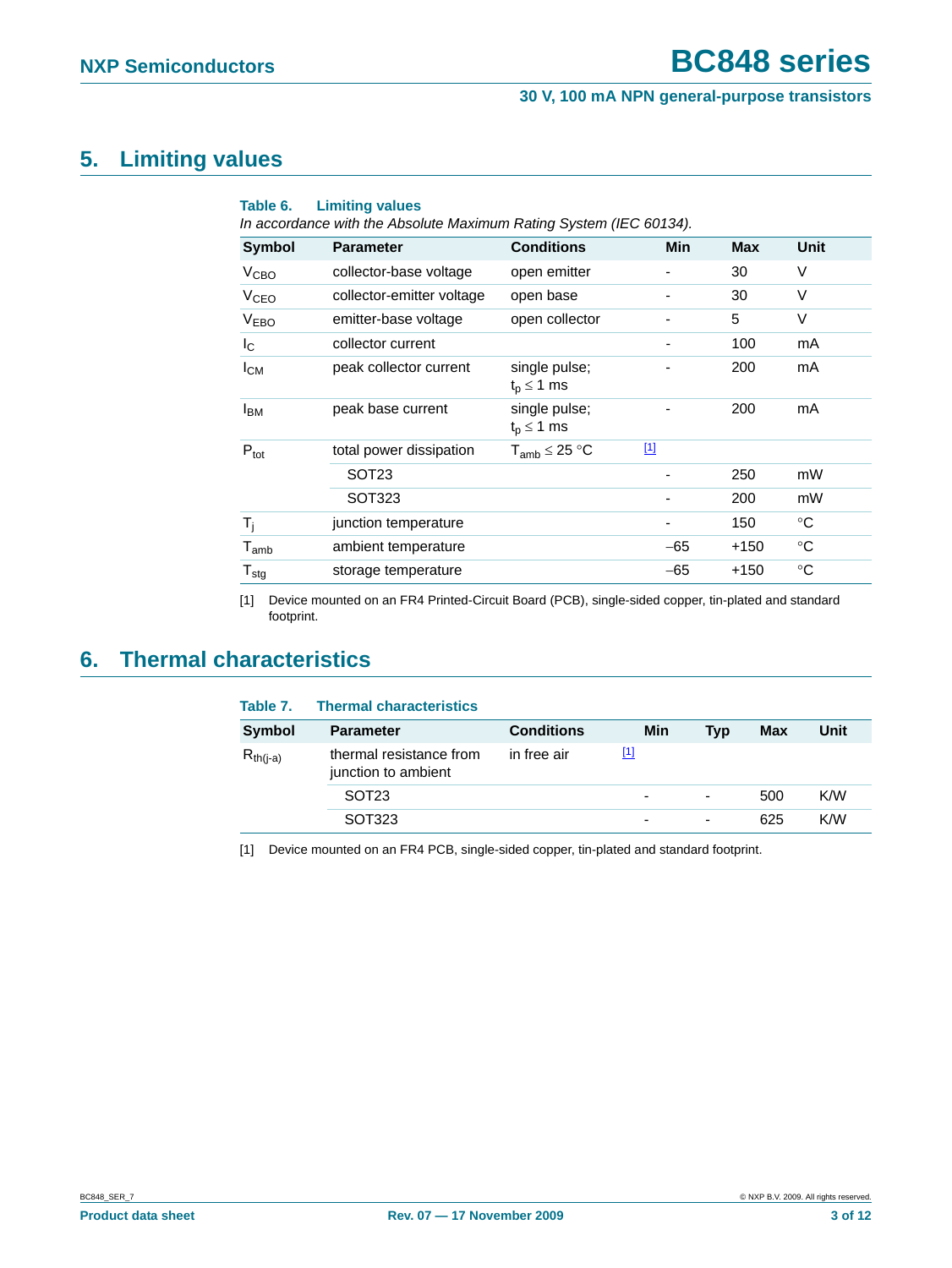## <span id="page-3-3"></span>**7. Characteristics**

|                    | $T_{amb}$ = 25 °C unless otherwise specified.       |                                                                                        |                                   |                          |                |                          |             |
|--------------------|-----------------------------------------------------|----------------------------------------------------------------------------------------|-----------------------------------|--------------------------|----------------|--------------------------|-------------|
|                    | Symbol Parameter                                    | <b>Conditions</b>                                                                      |                                   | Min                      | <b>Typ</b>     | <b>Max</b>               | <b>Unit</b> |
| I <sub>CBO</sub>   | collector-base cut-off $V_{CB} = 30$ V; $I_E = 0$ A |                                                                                        |                                   |                          |                | 15                       | nA          |
|                    | current                                             | $V_{CR} = 30 V$ : $I_F = 0 A$ :<br>$T_i = 150 °C$                                      |                                   |                          |                | 5                        | μA          |
| <b>IEBO</b>        | emitter-base cut-off<br>current                     | $V_{FB} = 5 V$ ; $I_F = 0 A$                                                           |                                   |                          |                | 100                      | nA          |
| $h_{FE}$           | DC current gain                                     | $V_{CF} = 5 V$ ; $I_C = 10 \mu A$                                                      |                                   |                          | 150            |                          |             |
|                    |                                                     | $V_{CF} = 5 V$ ; $I_C = 2 mA$                                                          |                                   |                          |                |                          |             |
|                    |                                                     | <b>BC848B</b>                                                                          |                                   | 200                      | 290            | 450                      |             |
|                    |                                                     | <b>BC848W</b>                                                                          |                                   | 110                      |                | 800                      |             |
| $V_{C\text{Fsat}}$ | collector-emitter<br>saturation voltage             | $I_C = 10$ mA; $I_B = 0.5$ mA                                                          |                                   | $\overline{\phantom{a}}$ | 90             | 250                      | mV          |
|                    |                                                     | $I_C = 100$ mA; $I_B = 5$ mA                                                           | 凹 -                               |                          | 200            | 600                      | mV          |
| V <sub>BEsat</sub> | base-emitter                                        | $I_C = 10$ mA; $I_B = 0.5$ mA                                                          | $\boxed{2}$ -                     |                          | 700            | ÷,                       | mV          |
|                    | saturation voltage                                  | $I_C = 100$ mA; $I_B = 5$ mA                                                           | $\boxed{2}$ -                     |                          | 900            | $\overline{\phantom{a}}$ | mV          |
| $V_{BE}$           | base-emitter voltage                                | $I_C = 2$ mA; $V_{CE} = 5$ V                                                           | $\boxed{3}$                       | 580                      | 660            | 700                      | mV          |
|                    |                                                     | $I_C = 10$ mA; $V_{CF} = 5$ V                                                          | $\begin{bmatrix} 3 \end{bmatrix}$ |                          | $\blacksquare$ | 770                      | mV          |
| $f_{\mathsf{T}}$   | transition frequency                                | $V_{CE} = 5 V$ ; $I_C = 10$ mA;<br>$f = 100$ MHz                                       |                                   | 100                      | ۰              |                          | MHz         |
| $C_c$              |                                                     | collector capacitance $V_{CB} = 10 V$ ; $I_F = I_a = 0 A$ ;<br>$f = 1$ MHz             |                                   | -                        | 2.5            | 3                        | рF          |
| NF                 | noise figure                                        | $V_{CE} = 5 V$ ; $I_C = 200 \mu A$ ;<br>$R_S = 2 k\Omega$ ; f = 1 kHz;<br>$B = 200$ Hz |                                   |                          | 2              | 10                       | dB          |

**Table 8. Characteristics**

<span id="page-3-0"></span>[1] Pulse test:  $t_p \le 300 \mu s$ ;  $\delta \le 0.02$ .

<span id="page-3-1"></span>[2]  $V_{BEsat}$  decreases by approximately 1.7 mV/K with increasing temperature.

<span id="page-3-2"></span>[3]  $V_{BE}$  decreases by approximately 2 mV/K with increasing temperature.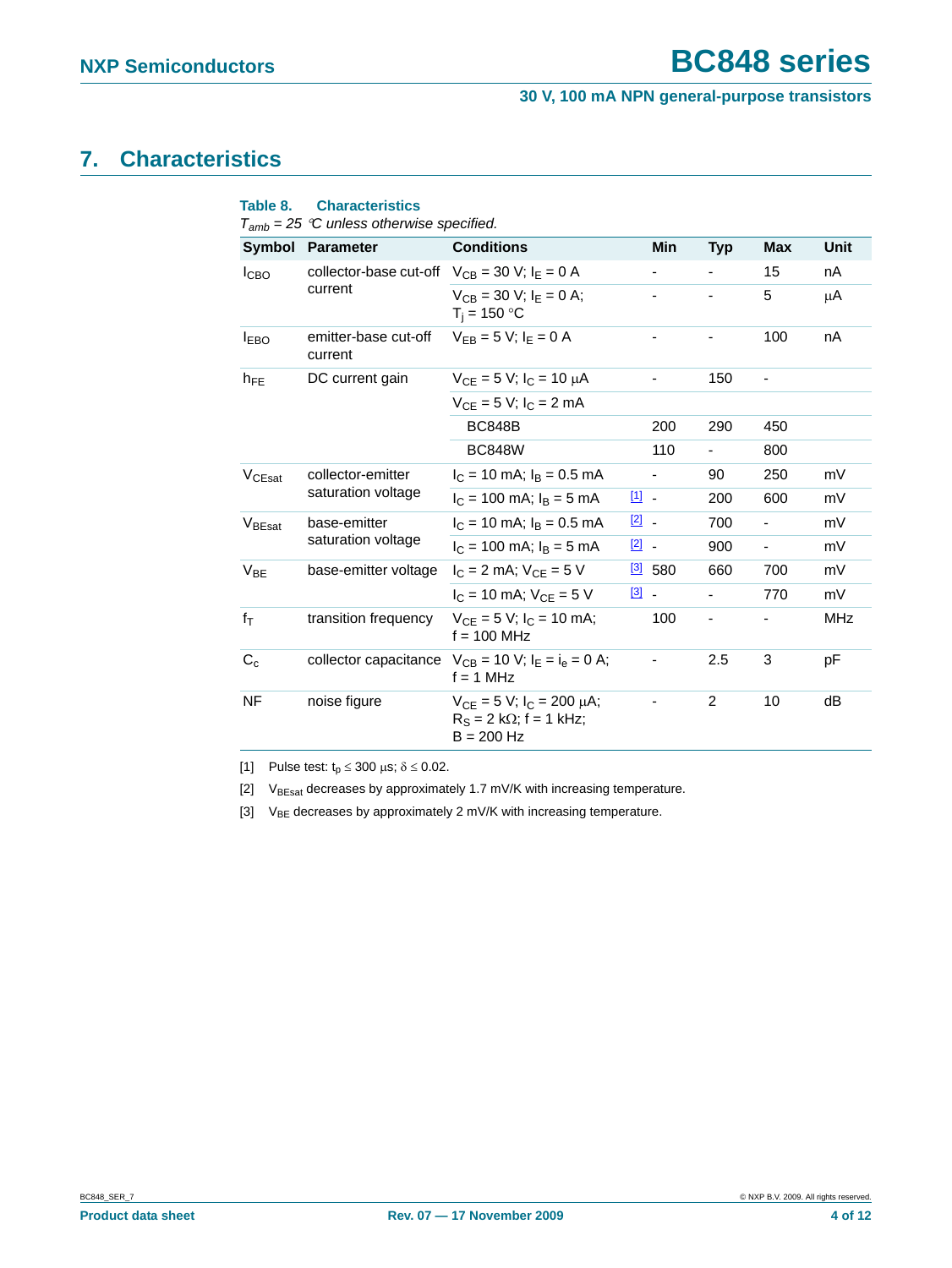### **30 V, 100 mA NPN general-purpose transistors**

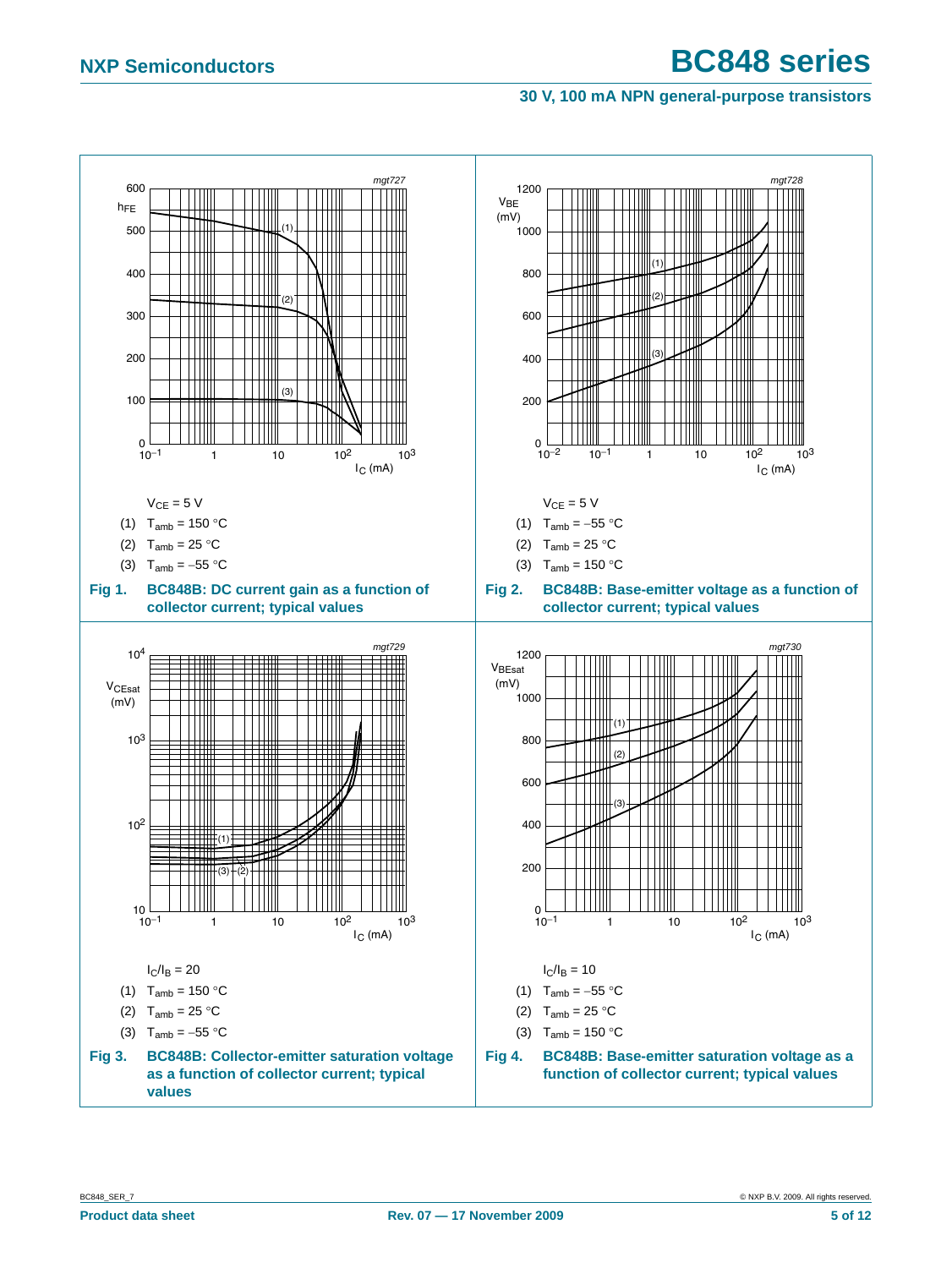## <span id="page-5-1"></span>**8. Package outline**



## <span id="page-5-2"></span>**9. Packing information**

#### **Table 9. Packing methods**

*The indicated -xxx are the last three digits of the 12NC ordering code.[\[1\]](#page-5-0)*

| Type number   | <b>Description</b><br>Package |                                | <b>Packing quantity</b> |       |  |
|---------------|-------------------------------|--------------------------------|-------------------------|-------|--|
|               |                               |                                | 3000                    | 10000 |  |
| <b>BC848B</b> | SOT <sub>23</sub>             | 4 mm pitch, 8 mm tape and reel | $-215$                  | -235  |  |
| <b>BC848W</b> | SOT323                        | 4 mm pitch, 8 mm tape and reel | -115                    | -135  |  |

<span id="page-5-0"></span>[1] For further information and the availability of packing methods, see [Section 14.](#page-10-0)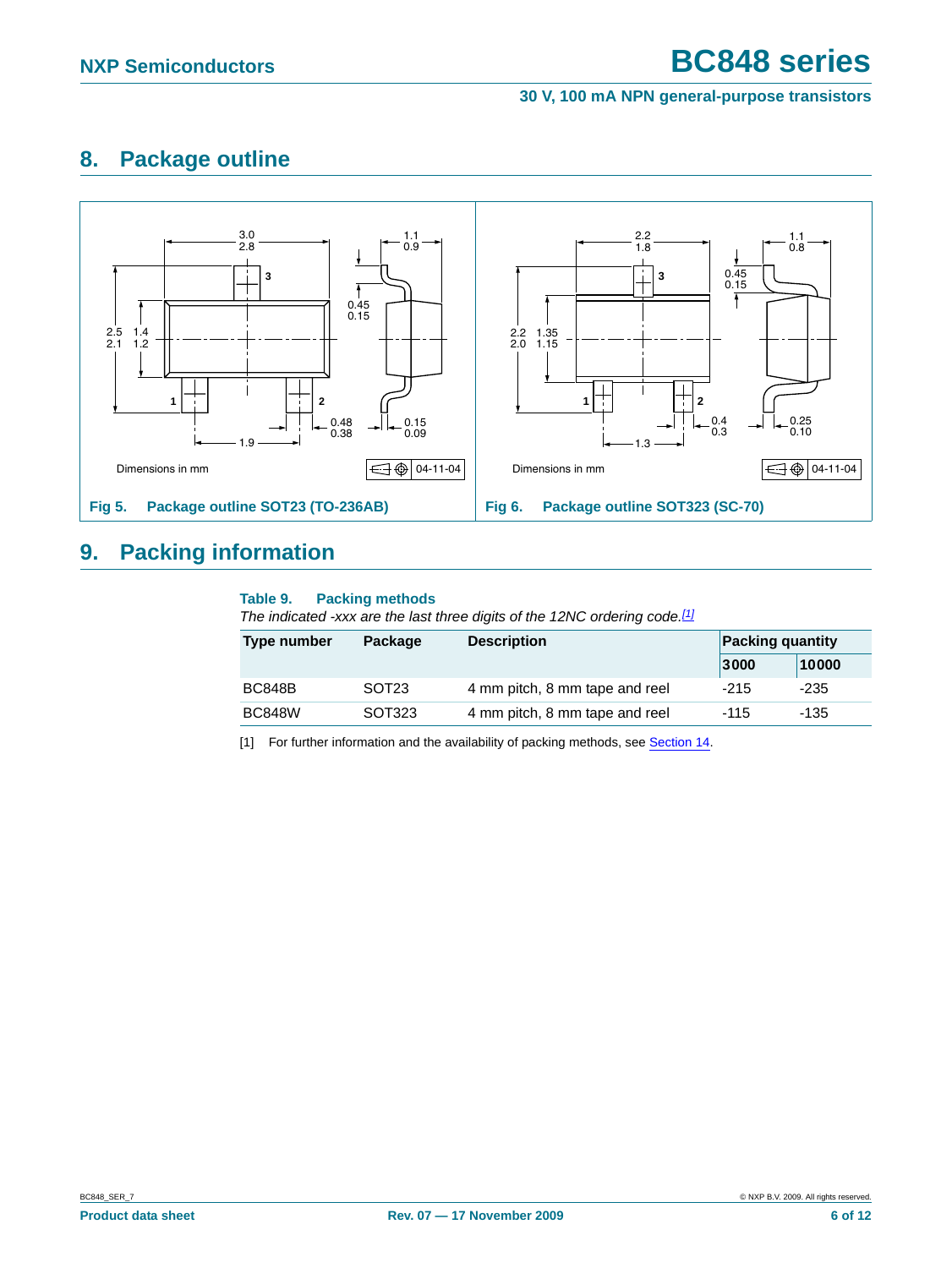#### **30 V, 100 mA NPN general-purpose transistors**

## <span id="page-6-0"></span>**10. Soldering**

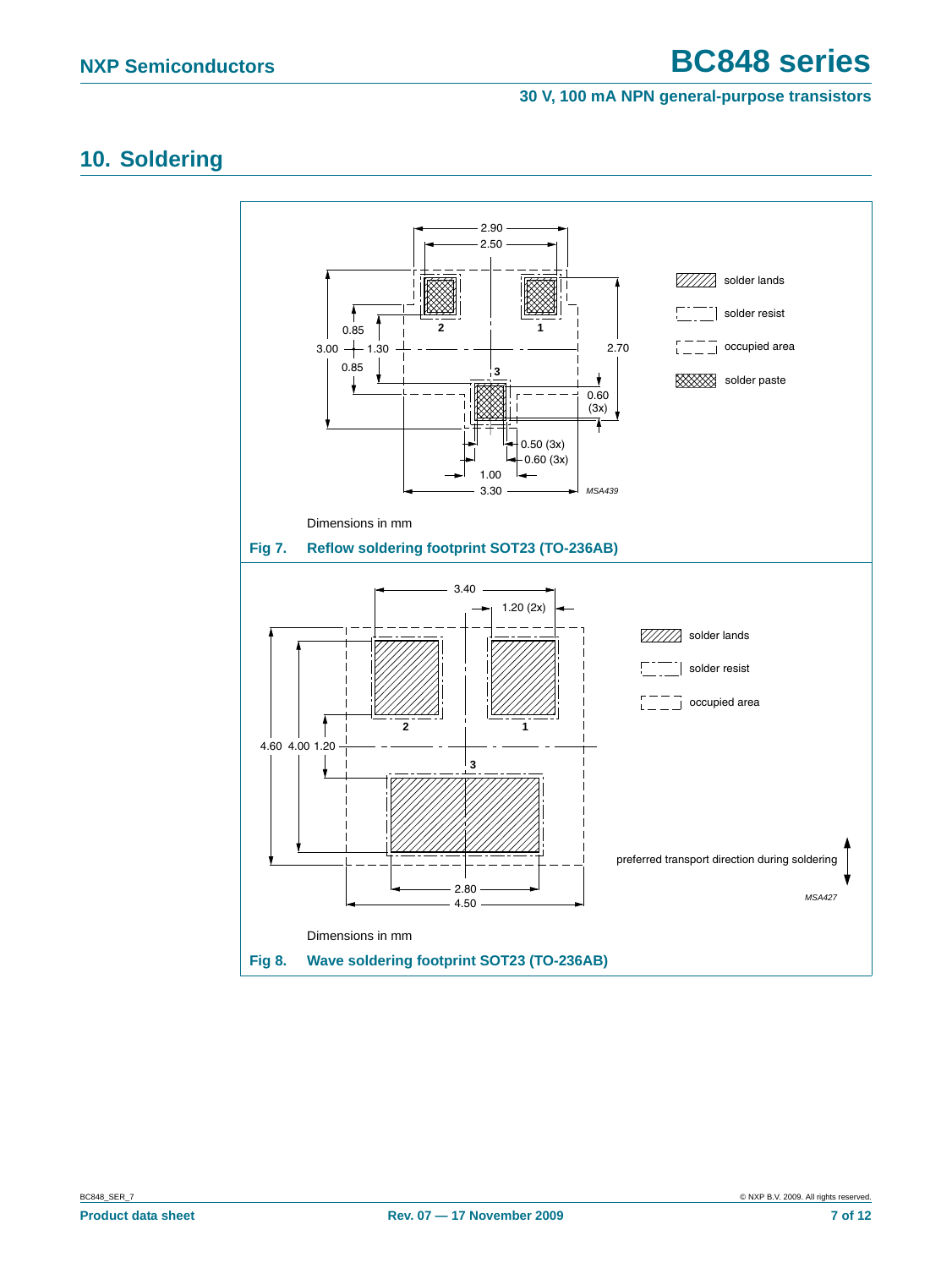#### **30 V, 100 mA NPN general-purpose transistors**

<span id="page-7-1"></span><span id="page-7-0"></span>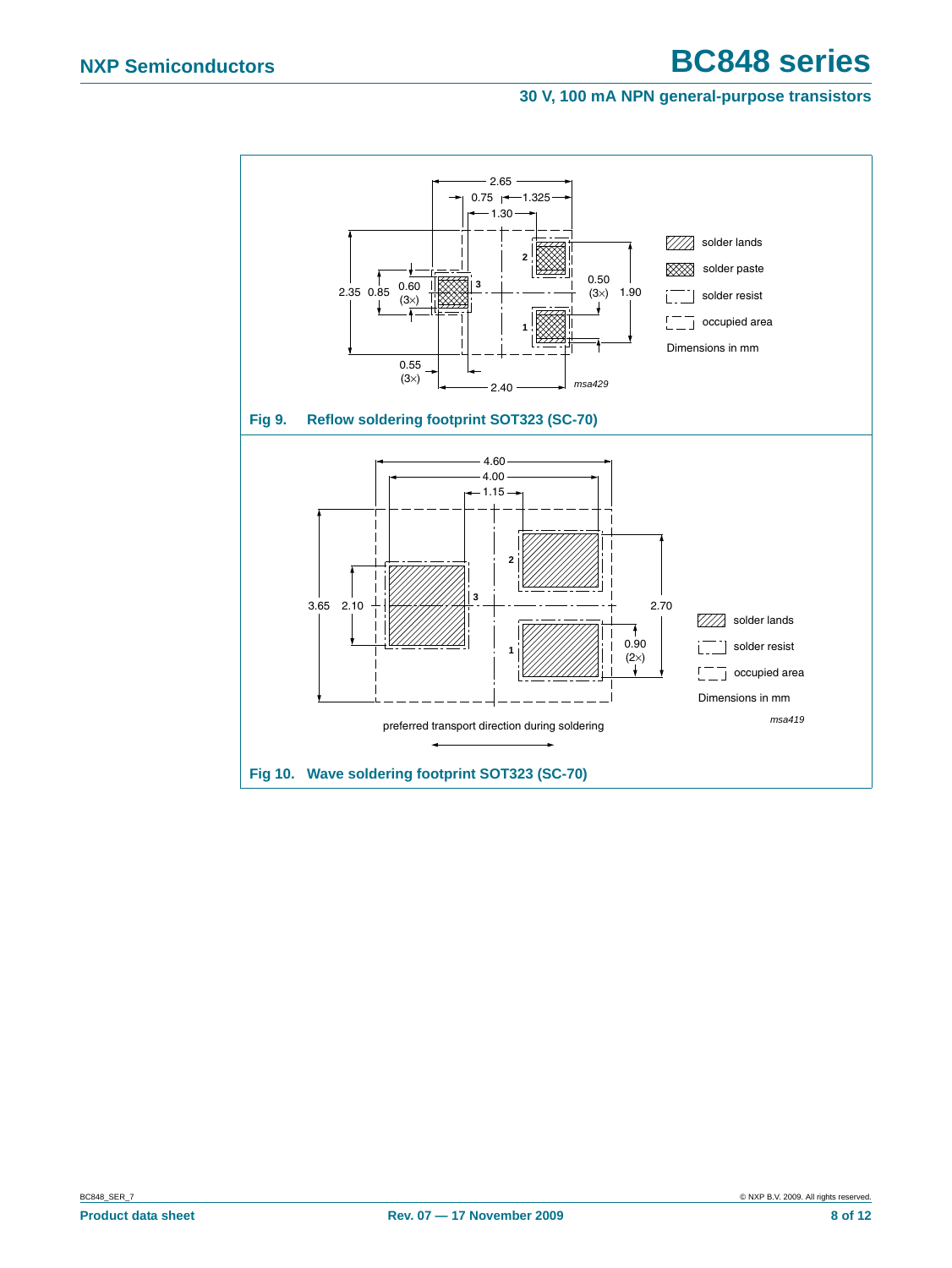#### **30 V, 100 mA NPN general-purpose transistors**

## <span id="page-8-0"></span>**11. Mounting**

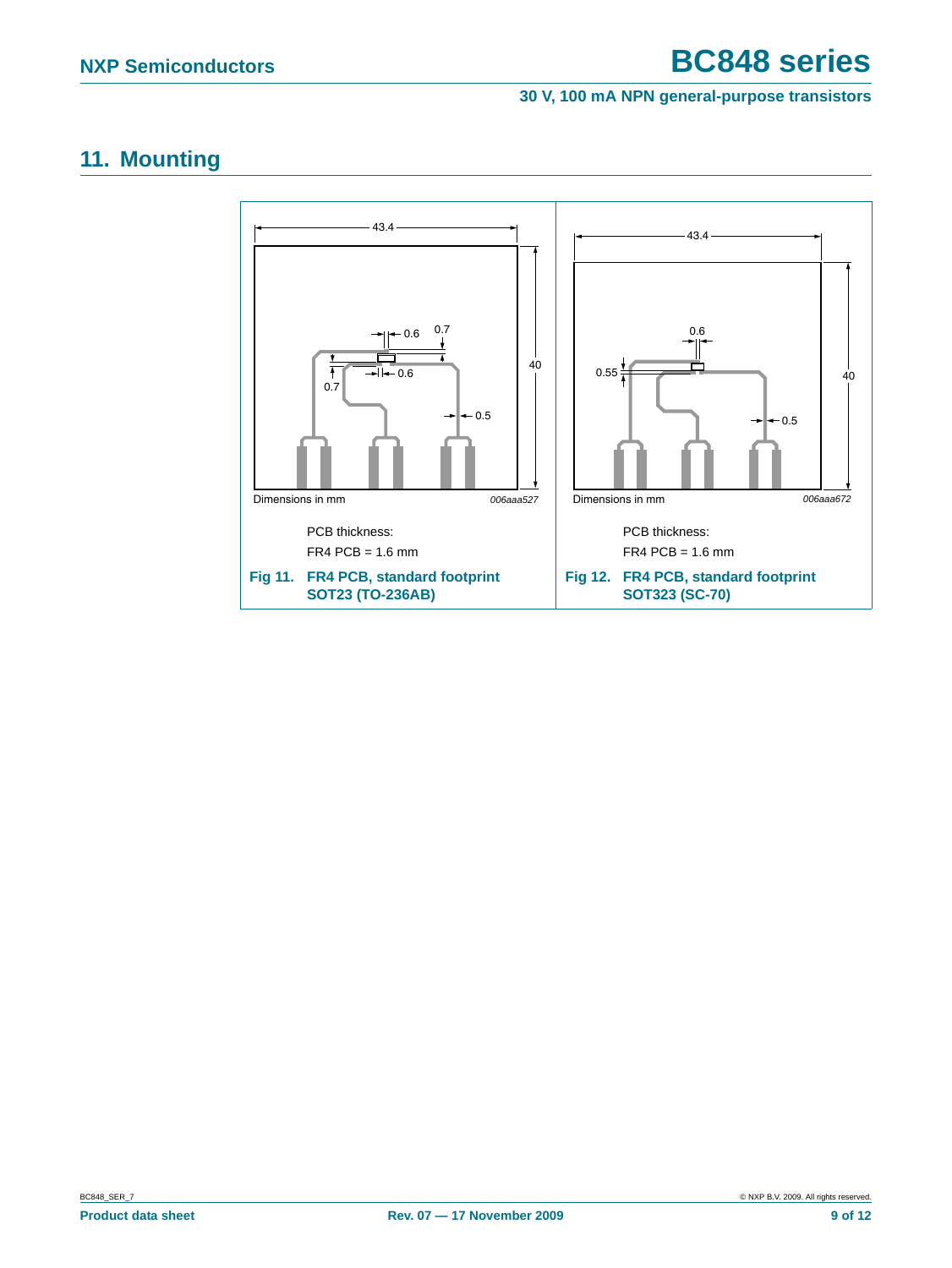# <span id="page-9-0"></span>**12. Revision history**

| Table 10. Revision history   |                                                                                                                                                                                                                                                            |                       |                      |                                                       |  |  |  |
|------------------------------|------------------------------------------------------------------------------------------------------------------------------------------------------------------------------------------------------------------------------------------------------------|-----------------------|----------------------|-------------------------------------------------------|--|--|--|
| Document ID                  | Release date                                                                                                                                                                                                                                               | Data sheet status     | <b>Change notice</b> | <b>Supersedes</b>                                     |  |  |  |
| <b>BC848 SER 7</b>           | 20091117                                                                                                                                                                                                                                                   | Product data sheet    |                      | BC848 SER 6                                           |  |  |  |
| Modifications:               | • This data sheet was changed to reflect the new company name NXP Semiconductors,<br>including new legal definitions and disclaimers. No changes were made to the technical<br>content.<br>• Figure 9 "Reflow soldering footprint SOT323 (SC-70)": updated |                       |                      |                                                       |  |  |  |
|                              | Figure 10 "Wave soldering footprint SOT323 (SC-70)": updated                                                                                                                                                                                               |                       |                      |                                                       |  |  |  |
| BC848 SER 6                  | 20060203                                                                                                                                                                                                                                                   | Product data sheet    |                      | BC846_BC847_<br>BC848 5<br>BC846W_BC847W_<br>BC848W 4 |  |  |  |
| BC846 BC847 BC848 5 20040206 |                                                                                                                                                                                                                                                            | Product specification |                      | BC846_BC847_<br>BC848 4                               |  |  |  |
| BC846W BC847W<br>BC848W 4    | 20020204                                                                                                                                                                                                                                                   | Product specification |                      | BC846W 847W 3                                         |  |  |  |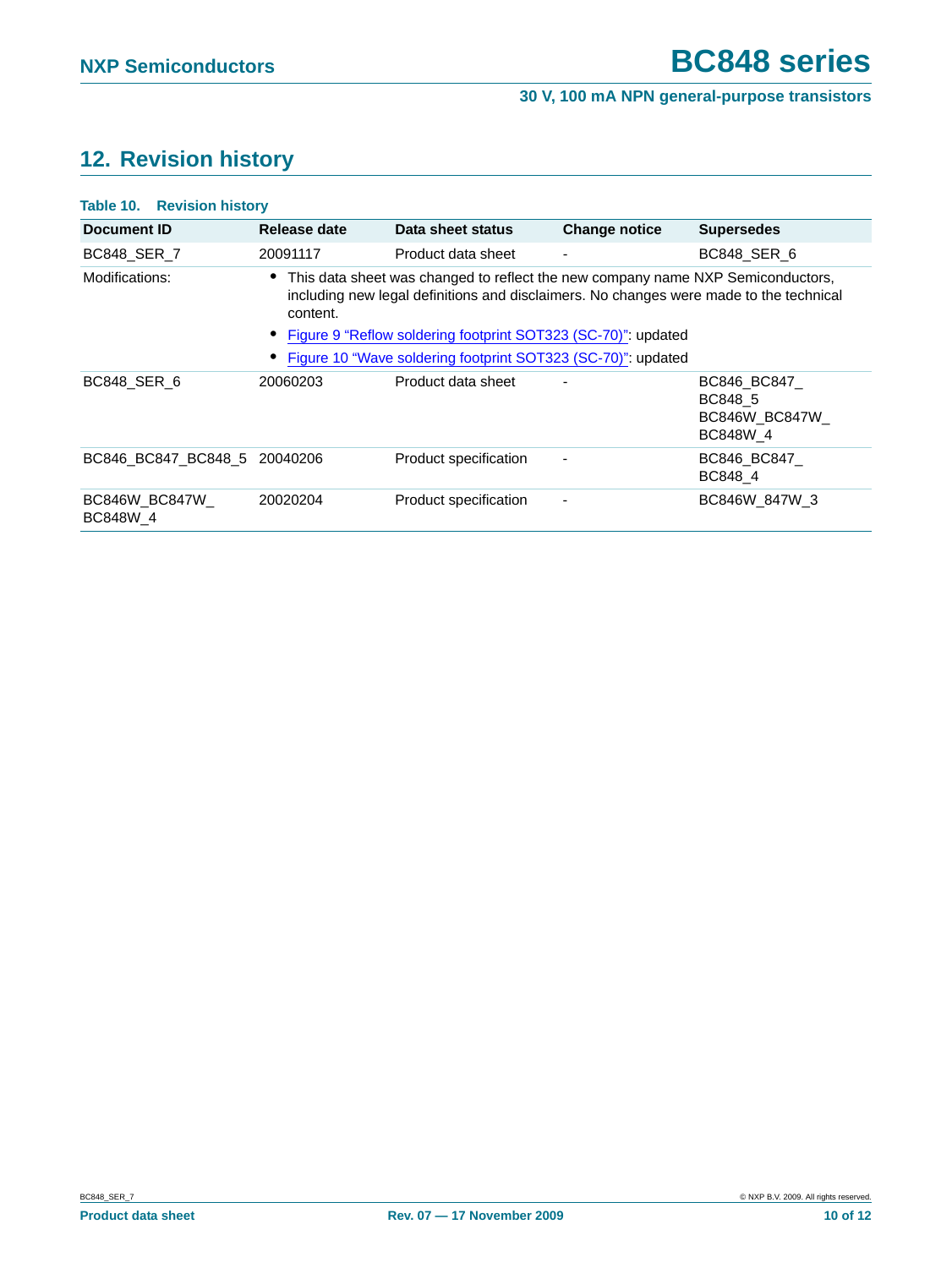# <span id="page-10-1"></span>**13. Legal information**

### <span id="page-10-2"></span>**13.1 Data sheet status**

| Document status <sup>[1][2]</sup> | Product status <sup>[3]</sup> | <b>Definition</b>                                                                     |
|-----------------------------------|-------------------------------|---------------------------------------------------------------------------------------|
| Objective [short] data sheet      | Development                   | This document contains data from the objective specification for product development. |
| Preliminary [short] data sheet    | Qualification                 | This document contains data from the preliminary specification.                       |
| Product [short] data sheet        | Production                    | This document contains the product specification.                                     |

[1] Please consult the most recently issued document before initiating or completing a design.

[2] The term 'short data sheet' is explained in section "Definitions".

[3] The product status of device(s) described in this document may have changed since this document was published and may differ in case of multiple devices. The latest product status information is available on the Internet at URL http://www.nxp.com.

## <span id="page-10-3"></span>**13.2 Definitions**

**Draft —** The document is a draft version only. The content is still under internal review and subject to formal approval, which may result in modifications or additions. NXP Semiconductors does not give any representations or warranties as to the accuracy or completeness of information included herein and shall have no liability for the consequences of use of such information.

**Short data sheet —** A short data sheet is an extract from a full data sheet with the same product type number(s) and title. A short data sheet is intended for quick reference only and should not be relied upon to contain detailed and full information. For detailed and full information see the relevant full data sheet, which is available on request via the local NXP Semiconductors sales office. In case of any inconsistency or conflict with the short data sheet, the full data sheet shall prevail.

## <span id="page-10-4"></span>**13.3 Disclaimers**

**General —** Information in this document is believed to be accurate and reliable. However, NXP Semiconductors does not give any representations or warranties, expressed or implied, as to the accuracy or completeness of such information and shall have no liability for the consequences of use of such information.

**Right to make changes —** NXP Semiconductors reserves the right to make changes to information published in this document, including without limitation specifications and product descriptions, at any time and without notice. This document supersedes and replaces all information supplied prior to the publication hereof.

**Suitability for use —** NXP Semiconductors products are not designed, authorized or warranted to be suitable for use in medical, military, aircraft, space or life support equipment, nor in applications where failure or malfunction of an NXP Semiconductors product can reasonably be expected to result in personal injury, death or severe property or environmental

damage. NXP Semiconductors accepts no liability for inclusion and/or use of NXP Semiconductors products in such equipment or applications and therefore such inclusion and/or use is at the customer's own risk.

**Applications —** Applications that are described herein for any of these products are for illustrative purposes only. NXP Semiconductors makes no representation or warranty that such applications will be suitable for the specified use without further testing or modification.

**Limiting values —** Stress above one or more limiting values (as defined in the Absolute Maximum Ratings System of IEC 60134) may cause permanent damage to the device. Limiting values are stress ratings only and operation of the device at these or any other conditions above those given in the Characteristics sections of this document is not implied. Exposure to limiting values for extended periods may affect device reliability.

**Terms and conditions of sale —** NXP Semiconductors products are sold subject to the general terms and conditions of commercial sale, as published at http://www.nxp.com/profile/terms, including those pertaining to warranty, intellectual property rights infringement and limitation of liability, unless explicitly otherwise agreed to in writing by NXP Semiconductors. In case of any inconsistency or conflict between information in this document and such terms and conditions, the latter will prevail.

**No offer to sell or license —** Nothing in this document may be interpreted or construed as an offer to sell products that is open for acceptance or the grant, conveyance or implication of any license under any copyrights, patents or other industrial or intellectual property rights.

**Export control —** This document as well as the item(s) described herein may be subject to export control regulations. Export might require a prior authorization from national authorities.

**Quick reference data —** The Quick reference data is an extract of the product data given in the Limiting values and Characteristics sections of this document, and as such is not complete, exhaustive or legally binding.

## <span id="page-10-5"></span>**13.4 Trademarks**

Notice: All referenced brands, product names, service names and trademarks are the property of their respective owners.

# <span id="page-10-0"></span>**14. Contact information**

For more information, please visit: **http://www.nxp.com** For sales office addresses, please send an email to: **salesaddresses@nxp.com**